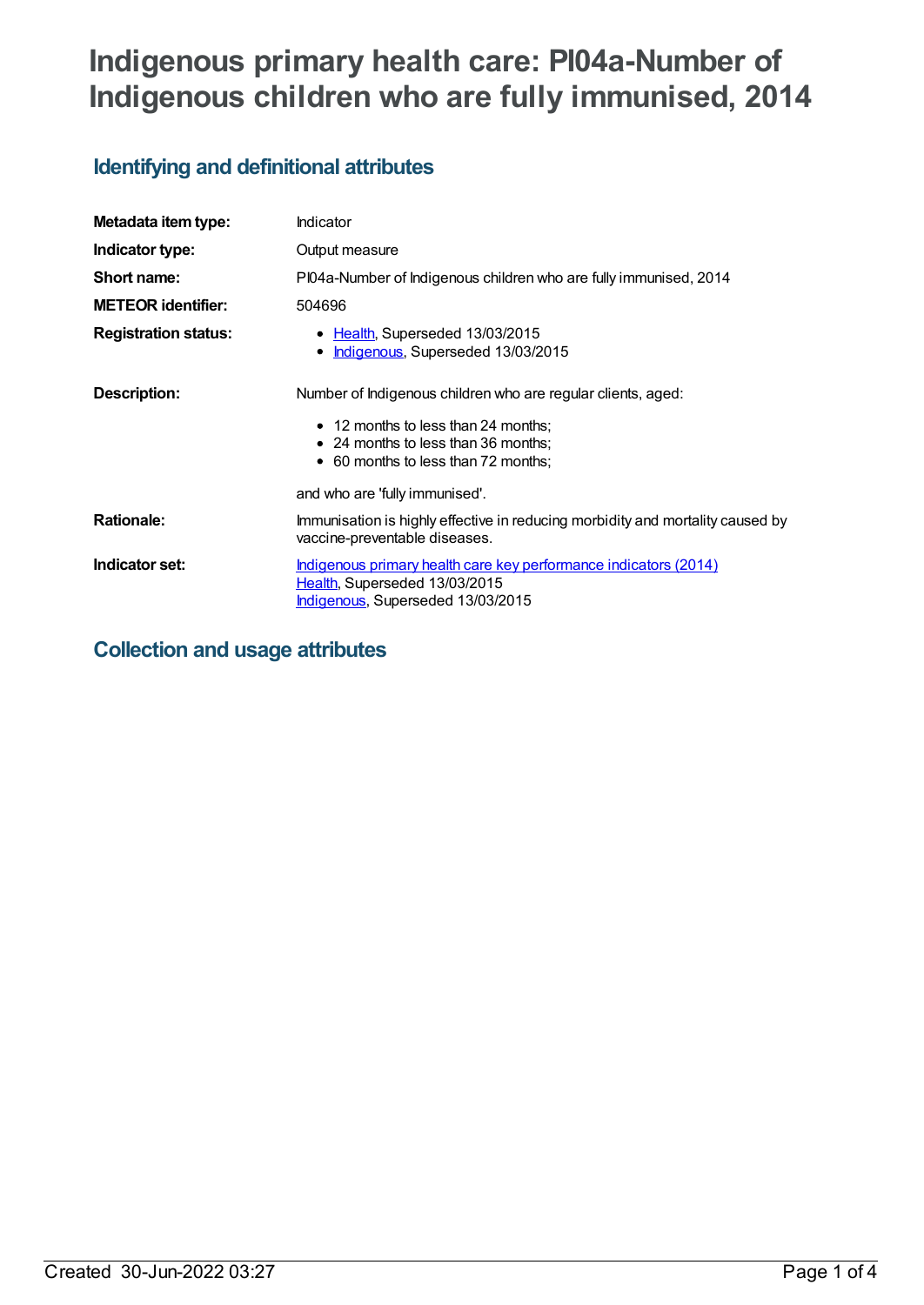#### **Computation description:** Count of Indigenous children who are regular clients, aged:

- 12 months to less than 24 months;
- 24 months to less than 36 months;
- 60 months to less than 72 months;

and who are 'fully immunised'.

|                     | 'Regular client' refers to a client of an OATSIH-funded primary health care service<br>(that is required to report against the Indigenous primary health care key<br>performance indicators) who has an active medical record; that is, a client who has<br>attended the OATSIH-funded primary health care service at least 3 times in 2<br>years. |
|---------------------|----------------------------------------------------------------------------------------------------------------------------------------------------------------------------------------------------------------------------------------------------------------------------------------------------------------------------------------------------|
|                     | Presented as a number.                                                                                                                                                                                                                                                                                                                             |
|                     | This indicator is calculated separately for each age milestone.                                                                                                                                                                                                                                                                                    |
|                     | 'Fully immunised' status is determined in accordance with the National<br>Immunisation Program Schedule. The childhood vaccinations essential to be<br>considered 'fully immunised' include:                                                                                                                                                       |
|                     | • DTPa (diphtheria, tetanus, pertussis)<br>• HiB (haemophilus influenzae type B)<br>$\bullet$ Polio<br>$\bullet$ Hep B (hepatitis B)<br>• MMR (measles, mumps, rubella).                                                                                                                                                                           |
|                     | A child is considered 'fully immunised' if they have received the following<br>vaccinations by the specified age milestones:                                                                                                                                                                                                                       |
|                     | • At 12 months: 3 doses DTPa; 3 doses Polio; 2 or 3 doses HiB; 2 or 3<br>doses Hep B<br>• At 24 months: 3 doses DTPa; 3 doses Polio; 3 or 4 doses HiB; 3 doses Hep<br>B; 1 dose MMR<br>• At 60 months: 4 doses DTPa; 4 doses Polio; 2 doses MMR.                                                                                                   |
| <b>Computation:</b> | Numerator only.                                                                                                                                                                                                                                                                                                                                    |
| Numerator:          | Calculation A: Number of Indigenous children who are regular clients, aged 12<br>months to less than 24 months and who are 'fully immunised'.                                                                                                                                                                                                      |
|                     | Calculation B: Number of Indigenous children who are regular clients, aged 24<br>months to less than 36 months and who are 'fully immunised'.                                                                                                                                                                                                      |
|                     | Calculation C: Number of Indigenous children who are regular clients, aged 60<br>months to less than 72 months and who are 'fully immunised'.                                                                                                                                                                                                      |

Created 30-Jun-2022 03:27 Page 2 of 4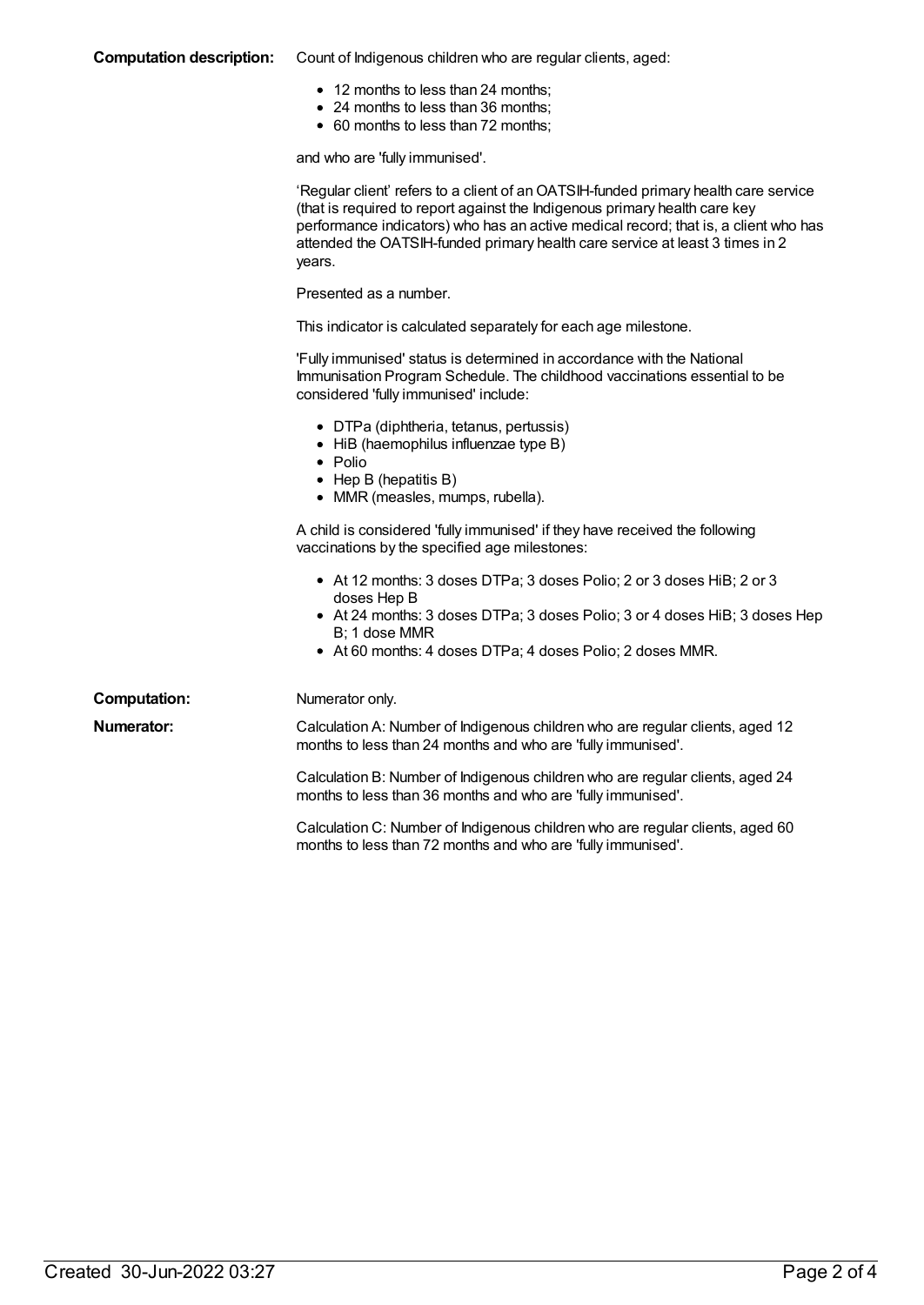[Person—Indigenous](https://meteor.aihw.gov.au/content/291036) status, code N

**Data Source**

[Indigenous](https://meteor.aihw.gov.au/content/430643) primary health care data collection

**NMDS / DSS**

[Indigenous](https://meteor.aihw.gov.au/content/504325) primary health care DSS 2014-15

**Data Element / Data Set**

[Person—age,](https://meteor.aihw.gov.au/content/303794) total years N[NN]

**Data Source**

[Indigenous](https://meteor.aihw.gov.au/content/430643) primary health care data collection

**NMDS / DSS**

[Indigenous](https://meteor.aihw.gov.au/content/504325) primary health care DSS 2014-15

#### **Data Element / Data Set**

[Person—regular](https://meteor.aihw.gov.au/content/436639) client indicator, yes/no code N

**Data Source**

[Indigenous](https://meteor.aihw.gov.au/content/430643) primary health care data collection

**NMDS / DSS**

[Indigenous](https://meteor.aihw.gov.au/content/504325) primary health care DSS 2014-15

#### **Data Element / Data Set**

[Child—fully](https://meteor.aihw.gov.au/content/457664) immunised recorded indicator, yes/no code N

**Data Source**

[Indigenous](https://meteor.aihw.gov.au/content/430643) primary health care data collection

**NMDS / DSS**

[Indigenous](https://meteor.aihw.gov.au/content/504325) primary health care DSS 2014-15

## **Representational attributes**

**Representation class:** Count

**Data type:** Real

**Unit of measure:** Person

### **Indicator conceptual framework**

**Framework and dimensions:** [Effective/Appropriate/Efficient](https://meteor.aihw.gov.au/content/410681)

### **Data source attributes**